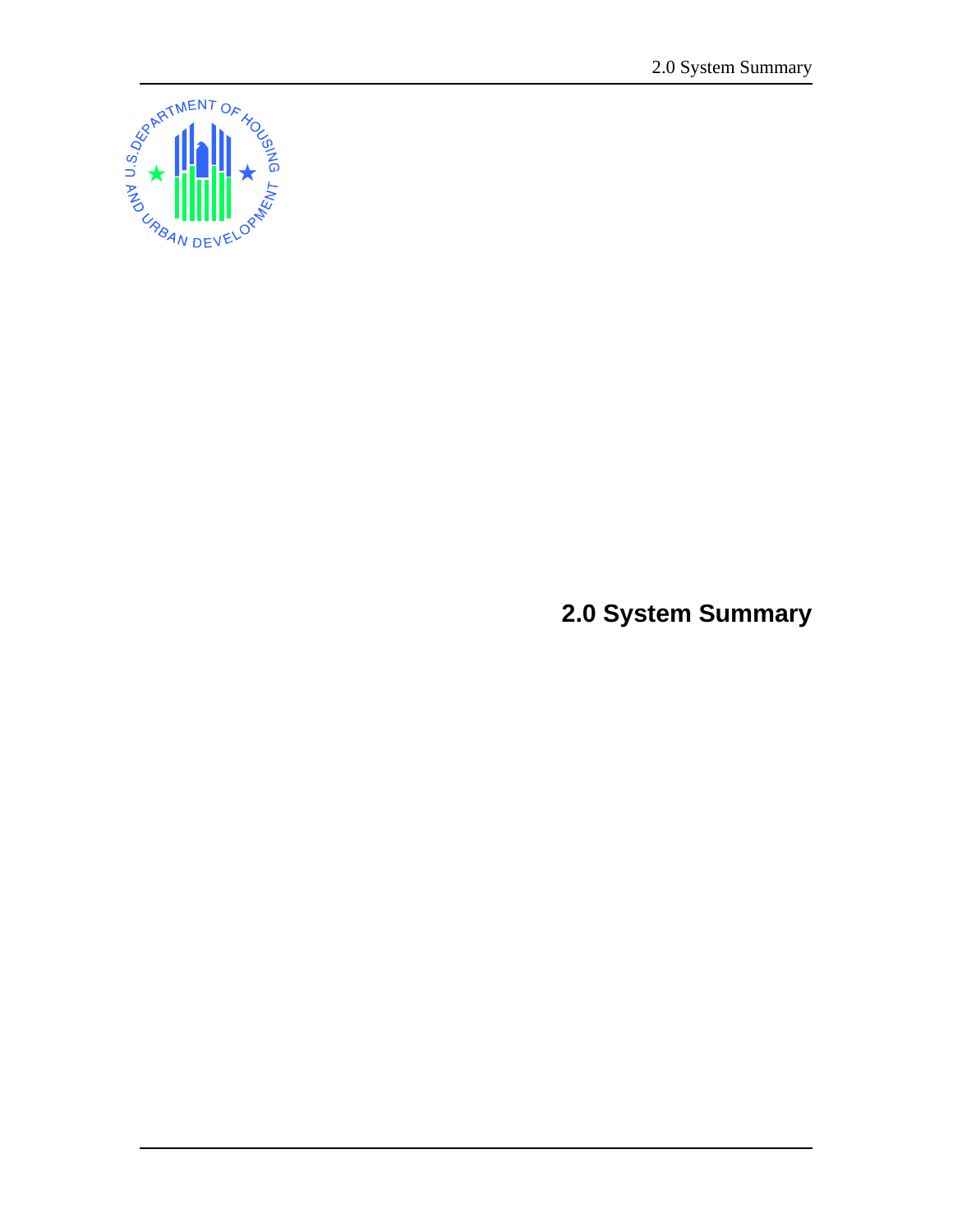# **2 SYSTEM SUMMARY**

The Web Access Security Subsystem was developed to centralize the secure connection and secure access to HUD systems. Users initiate contact with the system through their desktop web browsers using the Internet or the HUD Intranet. The network connection (Internet or Intranet) connects the user with the PIH-REAC web site. For external users, the first step is online registration to obtain a User ID. Once a User ID is issued, the user can login and access systems with the set of privileges assigned at registration.

## **2.1 System Configuration**

WASS processes registrations with the assistance of FHA Connection, while CENCOR mails registration forms to Business Partners. WASS is the first stop when you Login. It manages your Secure Connection and Secure Systems access. These relationships are portrayed in Figure 2-1.



**WASS 7.1.0.0 Relationships**

**Figure 2-1 WASS Relationships and Functions** 

### **2.2 Data Flows**

WASS 7.1.0.0 serves as a complex filter that sets a framework for different users to access the systems and carry out their functions on behalf of HUD Business Partners and HUD.

Most of the privileges available to external users are associated with the transmittal of information to HUD about HUD-related business activities in the field. Data flows from the external users to HUD and is stored in and processed by one or more systems. Most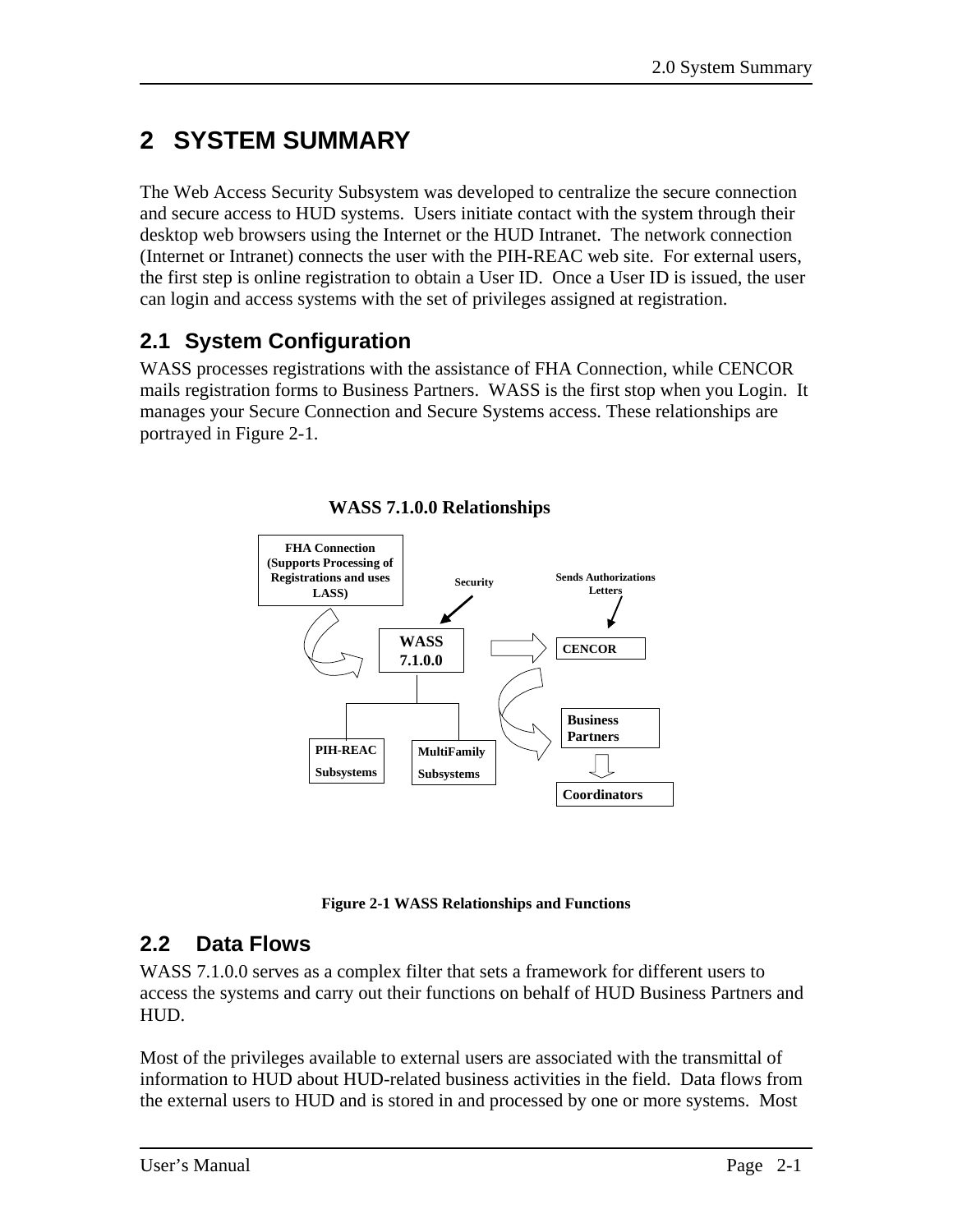of the functionality in WASS consists of looking up information stored in various tables to tell the security subsystem who you are, where you can go, and what you can do when you get there. It also keeps track of all the changes that Coordinators make to property assignment, business partner assignment, PHA assignments, roles, and actions. For Coordinators, these filters are presented to the user in a series of windows. Users will only see the windows and the information selected for them by their Coordinator.

| <b>Table</b>                       | <b>Description</b>                                                                  |  |  |  |
|------------------------------------|-------------------------------------------------------------------------------------|--|--|--|
| HUD systems addressed by           | A reference table of HUD's secure internet and intranet systems.                    |  |  |  |
| <b>WASS</b>                        |                                                                                     |  |  |  |
| System Actions that define user    | A reference table of system actions that are used to define user rights to          |  |  |  |
| rights                             | Secure Systems data and functionality.                                              |  |  |  |
| The names of people who can        | A HUD trusted business partner, employee, or contractor that has been               |  |  |  |
| access systems through             | granted the authority to access Secure System.                                      |  |  |  |
| <b>WASS</b>                        |                                                                                     |  |  |  |
| <b>User Rights</b>                 | The definition of a user's system rights in terms of one or more system<br>actions. |  |  |  |
| <b>User Roles</b>                  | A functional position that is used to categorize system users.                      |  |  |  |
| Assignment of Roles to Users       | The assignment of a specific role to a given user.                                  |  |  |  |
| System Groups that are used to     | A reference table of system groups that are used to categorize users for            |  |  |  |
| assign system rights               | purposes of assigning system rights.                                                |  |  |  |
| Actions for system groups          | The definition of a system group in terms of one or more system actions.            |  |  |  |
| <b>Users and Business Partners</b> | A Secure Systems user's association to the trusted business partner under           |  |  |  |
|                                    | which s/he registered for a User ID.                                                |  |  |  |
|                                    | A secure System Coordinator may be associated with multiple trusted                 |  |  |  |
|                                    | <b>Business Partners.</b>                                                           |  |  |  |
| <b>Property Assignments</b>        | The assignment of a user to a property in a specific role.                          |  |  |  |
| <b>Assistance Contract</b>         | The assignments of a user to an assistance contract in a specific role.             |  |  |  |
| Assignments                        |                                                                                     |  |  |  |
| PHA Assignments                    | The assignment of a user to a Public Housing Authority (PHA) in a specific          |  |  |  |
|                                    | role.                                                                               |  |  |  |
| Participant Assignment             | The assignment of a user to a participant in a specific role.                       |  |  |  |
| Password and Registration          | A transaction request for LDAP server, which may be a password change,              |  |  |  |
| <b>Activities</b>                  | user reinstatement, or user termination. A transaction request may also be          |  |  |  |
|                                    | used for resending a Secure Connection registration letter.                         |  |  |  |
| <b>User Group Assignments</b>      | The assignment of a user to a specific system group.                                |  |  |  |
| Definitions of Roles Linkage to    | The definition of a role in terms of one or more system actions.                    |  |  |  |
| Actions                            |                                                                                     |  |  |  |

|  |  | <b>Table 2-1 High-Level Database Table Descriptions</b> |
|--|--|---------------------------------------------------------|
|  |  |                                                         |

### **2.3 User Access Levels**

The *Secure Systems* screen is divided into two sections - *Systems* and *System Administration***.** The *Determine Access Rights* process determines which system links and which system administrative links are displayed on the *Secure Systems* screen. Links to the systems for which a user has access rights are displayed under *Systems*. System administrative links for which a user has access rights are displayed under *System Administration.*

It is the responsibility of Coordinators/System Administrators to perform system administration functions that establish system access for their users. Before a Coordinator can set access rights for any users, a Coordinator must first establish himself